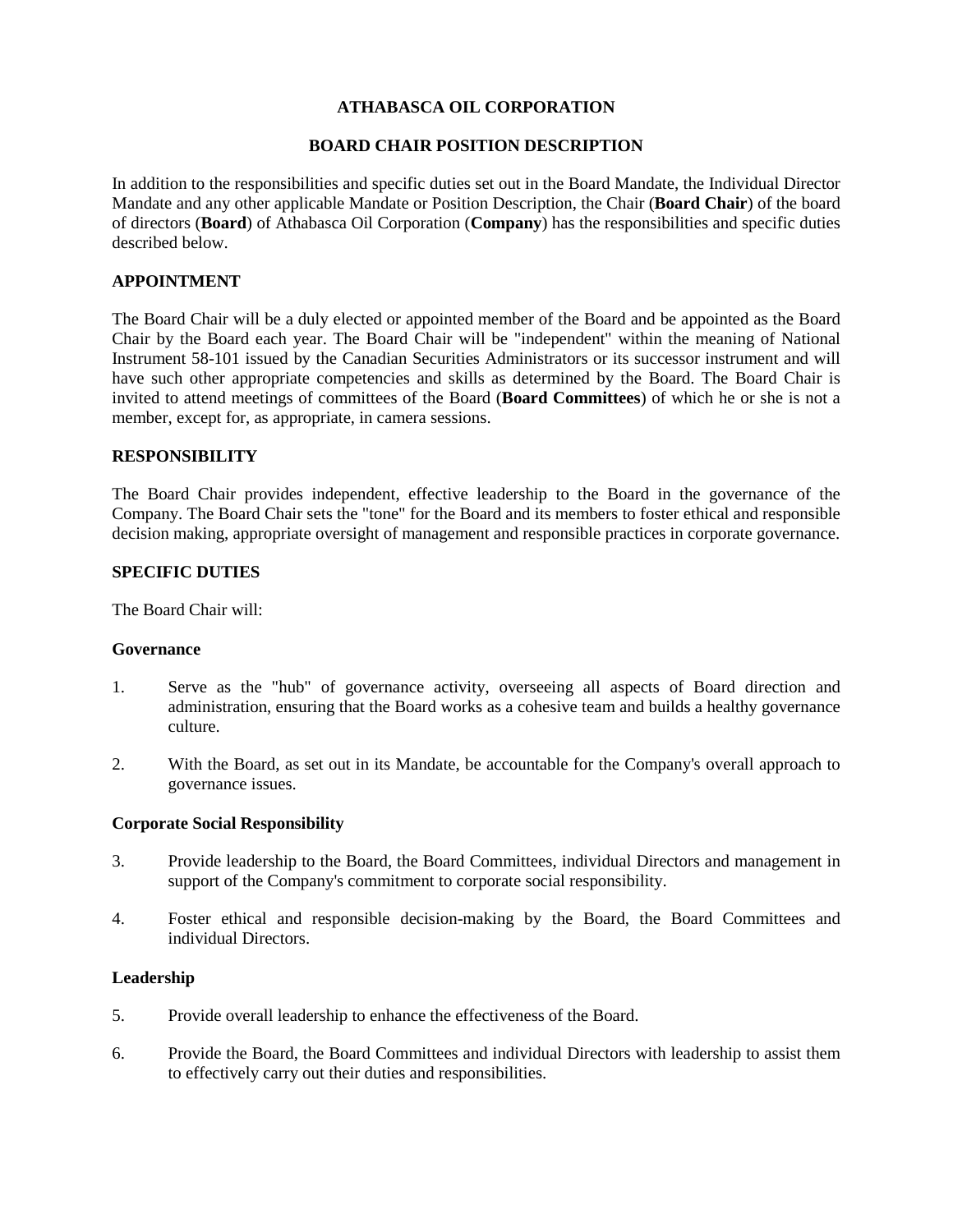- 7. Provide advice, counsel and mentorship to the Chief Executive Officer, Board Committee Chairs and fellow Directors.
- 8. Seek to ensure that the responsibilities and duties of the Board, Board Committees and individual Directors, as set out in the Mandates, are well understood by the Board and individual Directors and are executed as effectively as possible.

### **Board Meetings**

- 9. Take reasonable steps to organize Committee affairs such that the Board meets at least four times annually and as many additional times as necessary to carry out its duties effectively.
- 10. Take reasonable steps to ensure that all business required to come before the Board is brought to a meeting in a timely manner.
- 11. With Board Committee Chairs, other Directors, the Secretary, members of management and outside advisors, as appropriate, establish the agenda for each Board meeting, including the annual Strategy Review.
- 12. Assist the Board Committees and Board Committee Chairs to bring important issues forward to the Board for consideration and resolution.
- 13. Take reasonable steps to facilitate the discussion and resolution of all business set out in the agendas of Board meetings, as required.
- 14. Take reasonable steps to provide sufficient time during Board meetings to fully discuss agenda items.
- 15. Encourage Directors to ask questions and express viewpoints during meetings.
- 16. Deal with dissent and work constructively towards arriving at decisions and achieving consensus.
- 17. Take reasonable steps to ensure that the Board meets in separate, regularly scheduled: (i) nonmanagement; and (ii) independent Director only in camera sessions.
- 18. Take reasonable steps to ensure that that the Board meets in separate, non-management and/or independent Director only, closed sessions with internal personnel or outside advisors, as needed or appropriate.

### **Shareholder Meetings**

- 19. Take reasonable steps to organize Company affairs such that the the shareholders of the Company meet at least once annually and as many additional times as required by law.
- 20. Take reasonable steps to facilitate the discussion and resolution of all business set out in the agenda of each shareholder meeting of the Company, as required.
- 21. Except as otherwise authorized by the Company's constating documents, chair all annual general meetings and special meetings of shareholders of the Company.